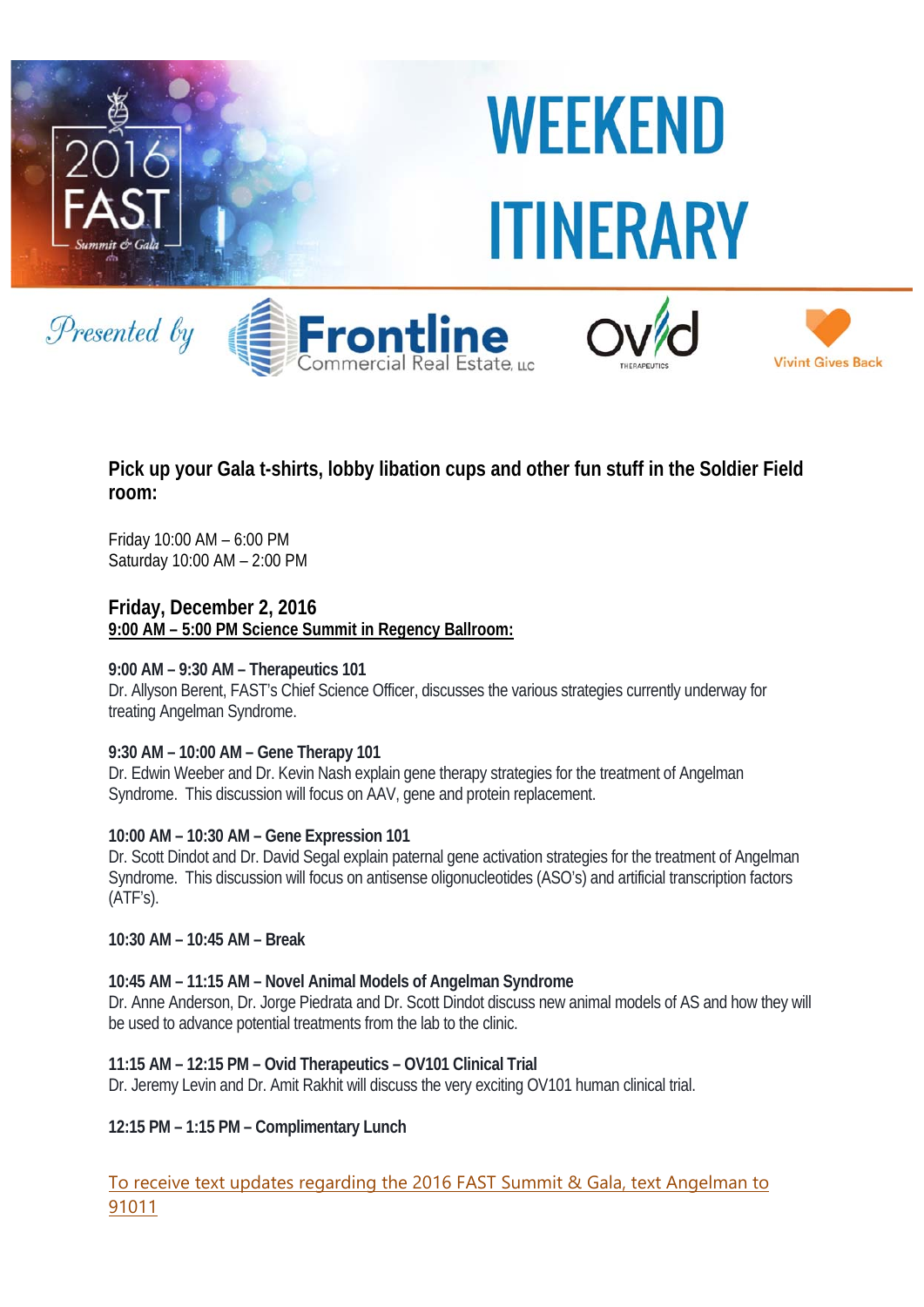#### **1:15 PM – 2:15 PM – Agilis Biotherapeutics**

Dr. Jodi Cook, and Dr. Edwin Weeber discuss the strategy to deliver therapeutic UBE3A to key cells in the brain of individuals with Angelman Syndrome.

#### **2:15 PM – 3:15 PM – Disruptive Nutrition**

Dr. Donna Herber and Dr. Edwin Weeber discuss plans to trial a proprietary ketone ester for the treatment of Angelman Syndrome.

#### **3:15 PM – 3:30 PM – Break**

**3:30 PM – 4:00 PM – Dr. Art Beaudet** will discuss creation of a new FAST-funded animal model for preclinical testing of antisense oligonucleotide therapy.

## **4:00 PM – 4:30 PM – Roche Pharmaceuticals**

Dr. Meghan Miller discusses preparation for clinical trials in Angelman Syndrome.

## **4:30 PM – 5:00 PM – AS Global Registry**

Meagan Cross, Chairperson of FAST Australia, will discuss what you can do to participate and facilitate clinical trials in Angelman Syndrome

# **Saturday, December 3, 2016**

.

## **9:00 AM – 4:00 PM – Educational Summit in Regency Ballroom:**

**9:00 AM - 9:45 AM - Session 1** 

**Communication and Community: Parents Sharing Their Lived Experience of Incorporating Best Practice AAC and Literacy into Home, School and Therapy** Mary-Louise Bertram, Cori Stell, Kelly Meissner, Karen Hoerst, Shauna Moreno, Teresa Eberhart

**10:00 AM - 10:45 AM - Session 2 This AAC Life: Dad-to-Dad** Mary-Louise Bertram, Jeremy Meissner, Mick Wong, David Rosenblatt

**11:00 AM - 11:45 AM - Session 3 Teenagers and Adults with Angelman Who Are Starting AAC** Mary-Louise Bertram

**11:45 AM - 12:15 PM - Session 4 - Vivint Technology** 

**12:15 Noon – 1:00 PM – Lunch Break** 

**1:00 PM - 2:30 PM - Session 4 Angel Voices AAC Groups and Communication Intervention for Behavioral Change** Kate Ahern

**2:45 PM - 3:45 PM - Session 5 Family-School Partnerships: Promoting Team Functioning to Support AAC** Melinda Snodgrass, Anna Soloveychik, Beth Salchenberger, and Kayla Jordan

To receive text updates regarding the 2016 FAST Summit & Gala, text Angelman to 91011